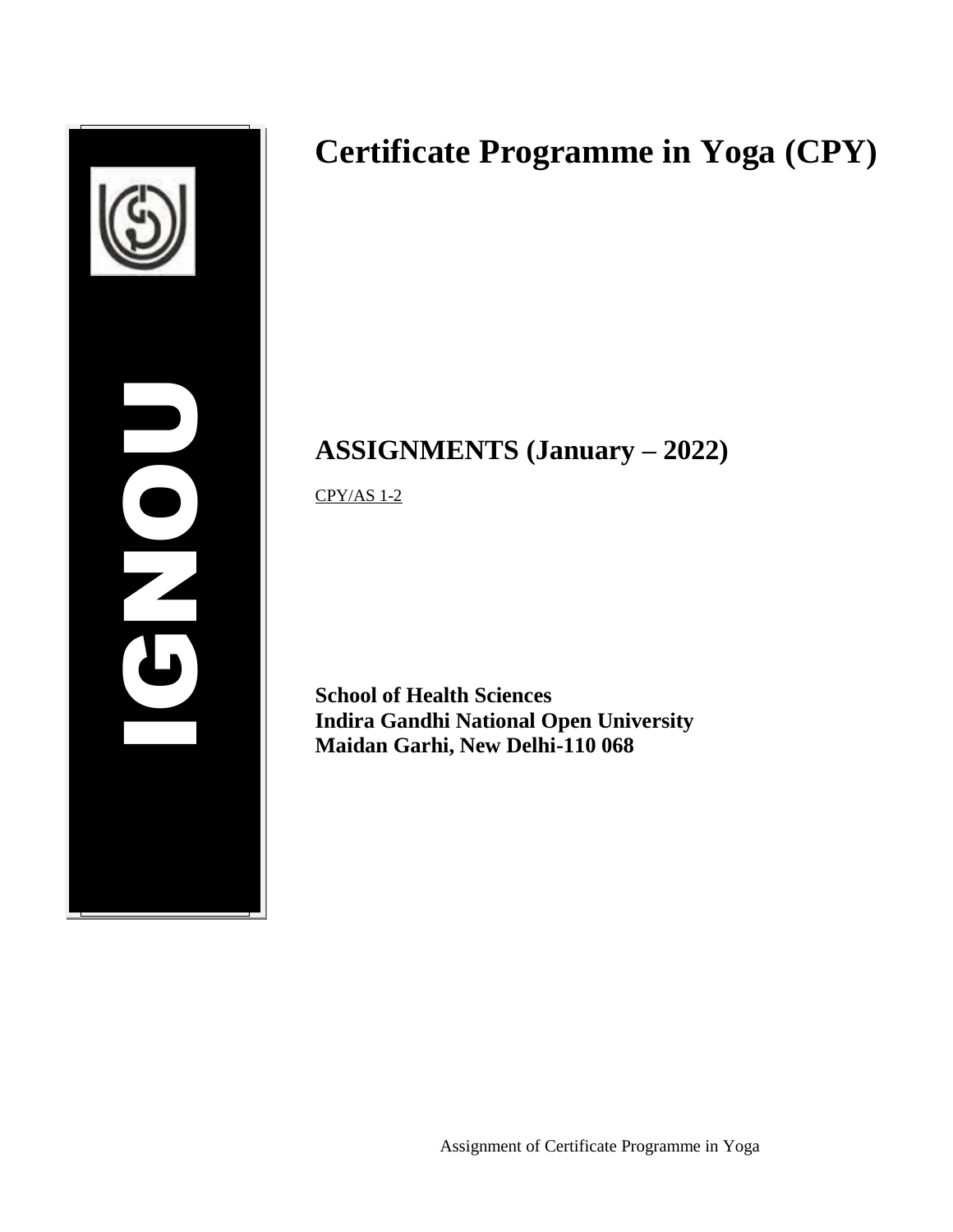#### **Dear Student**,

As explained in the Programme Guide, there are two assignments in total and **all** these assignments are compulsory. Please note that the assignments carry a weightage of 30% marks towards the final evaluation in theory component and *submission of related assignments is a prerequisite* for appearing in theory term-end examination for respective papers. It is always better if you can submit all assignments as early as possible during your contact session.

| <b>Last Date of Submission*</b> | <b>Course Code</b>                      | <b>Blocks Involved</b> | <b>Assignment Code</b> |
|---------------------------------|-----------------------------------------|------------------------|------------------------|
|                                 |                                         |                        |                        |
| As per decision of              | $BYG-001/TMA/2022 \quad 1, 2, 3, and 4$ |                        | BYG-001/TMA/2022/AS-1  |
| the University                  | BYG-002/TMA/2022 1, 2, 3, and 4         |                        | BYG-002/TMA/2022/AS-2  |

\*Last date of submission of assignment will be decided by the University. Please keep looking the last date of submission of assignment in the IGNOU website.

Please take note of the following points before writing your assignments:

- Use only foolscap size paper for writing your responses. Only handwritten assignments will be accepted. Typed or printed copies of assignments will not be accepted.
- Tie the pages after numbering them carefully.
- Write the questions and question number with each answer.
- All the questions are compulsory.
- *Zero marks will be given if it is found that the answers were copied from other student*
- Every assignment will be evaluated out of a full mark of 100. Weightage is indicated in parenthesis against each question.

#### **Suggestions for writing an assignment:**

Read the assignments carefully. Go through the units on which the answers are based. Draw a rough outline of your answer. Make a logical order. Then write your answer neatly and submit. Give illustrations and tables wherever necessary. You may keep a photo copy of the answer sheets for future reference.

Answer each assignment in separate sheets. On the first page of the assignment response sheet, write the course code, course title, assignment code, name of your programme study centre and date of submission. Your Roll No., Name and Full address should be mentioned in the top right corner of the first page. The first page of your response sheet should look like the format given.

| Course Code        | Enrollment No.                                                    |  |
|--------------------|-------------------------------------------------------------------|--|
| Course Title       | Name<br><u> 1989 - John Stein, Amerikaansk politiker (* 1958)</u> |  |
| Assignment Code    |                                                                   |  |
|                    |                                                                   |  |
| Date of Submission |                                                                   |  |
|                    |                                                                   |  |

**Please submit the assignments to your Study Centre/Learner Support Centre/Regional center in hard copy or soft copy as per instruction given by the IGNOU Regional Centre only.**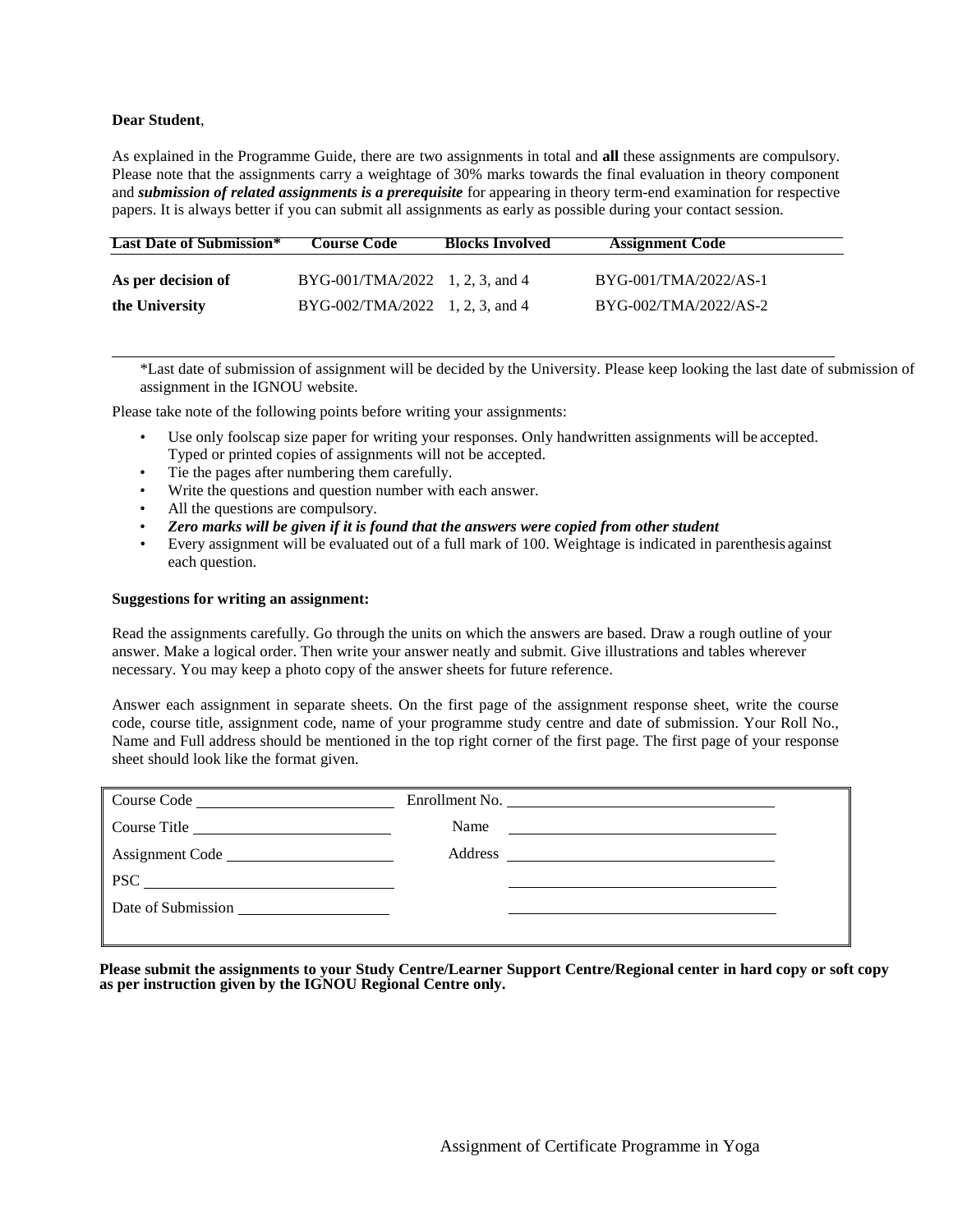## **Assignment 1 for Course 1 of Certificate Programme in Yoga (Block 1, 2, 3&4) Programme Code: CPY Course Code: BYG-001 Assignment Code: BYG-001/TMA/2022**

**Programme Code: CPY Course Code: BYG-001 Assignment Code: BYG-001/TMA/2022 Maximum Marks: 100** 

#### **Section 1**

#### **Write the answers in 1200-1500 words. Each question carries 10 marks**.

| 1                       | Name the second upanga of <i>Vedas</i> . Who wrote the main text of this <i>darshana</i> ? Explain<br>this <i>darshana</i> in detail. | 10 |  |
|-------------------------|---------------------------------------------------------------------------------------------------------------------------------------|----|--|
| 2                       | What is karma yoga? Explain the types of karma according to Bhagwadgita.                                                              | 10 |  |
| 3                       | What do the first and fourth discourse of <i>Hathapradipika</i> deals with? Please discuss in<br>details.                             | 10 |  |
|                         | <b>Section 2</b><br>Write the answers in 500-600 words. Each question carries 5 marks.                                                |    |  |
| $\overline{\mathbf{4}}$ | What do you understand about Yoga? Give its etymology and meaning.                                                                    | 5  |  |
| 5                       | How many types of Bhaktas are described in Bhagwadgita? Also discuss the qualities<br>of Bhakta.                                      | 5  |  |
| 6                       | Discuss the modern period of Yoga tradition.                                                                                          | 5  |  |
| 7                       | What do you understand by the concept of Atma and Parmatma in Bhagwadgita?                                                            | 5  |  |
| 8                       | Write short notes on following :                                                                                                      | 5  |  |
|                         | a. Kathopnishad<br>b. Prashnopnishad                                                                                                  |    |  |
| $\boldsymbol{9}$        | Describe the kriyayoga practice popularized by Paramhamsa Yogananda.                                                                  | 5  |  |
|                         | 10<br>Explain in your words the importance of Yoga Sutra in comparison to other Yogic                                                 | 5  |  |

Assignment of Certificate Programme in Yoga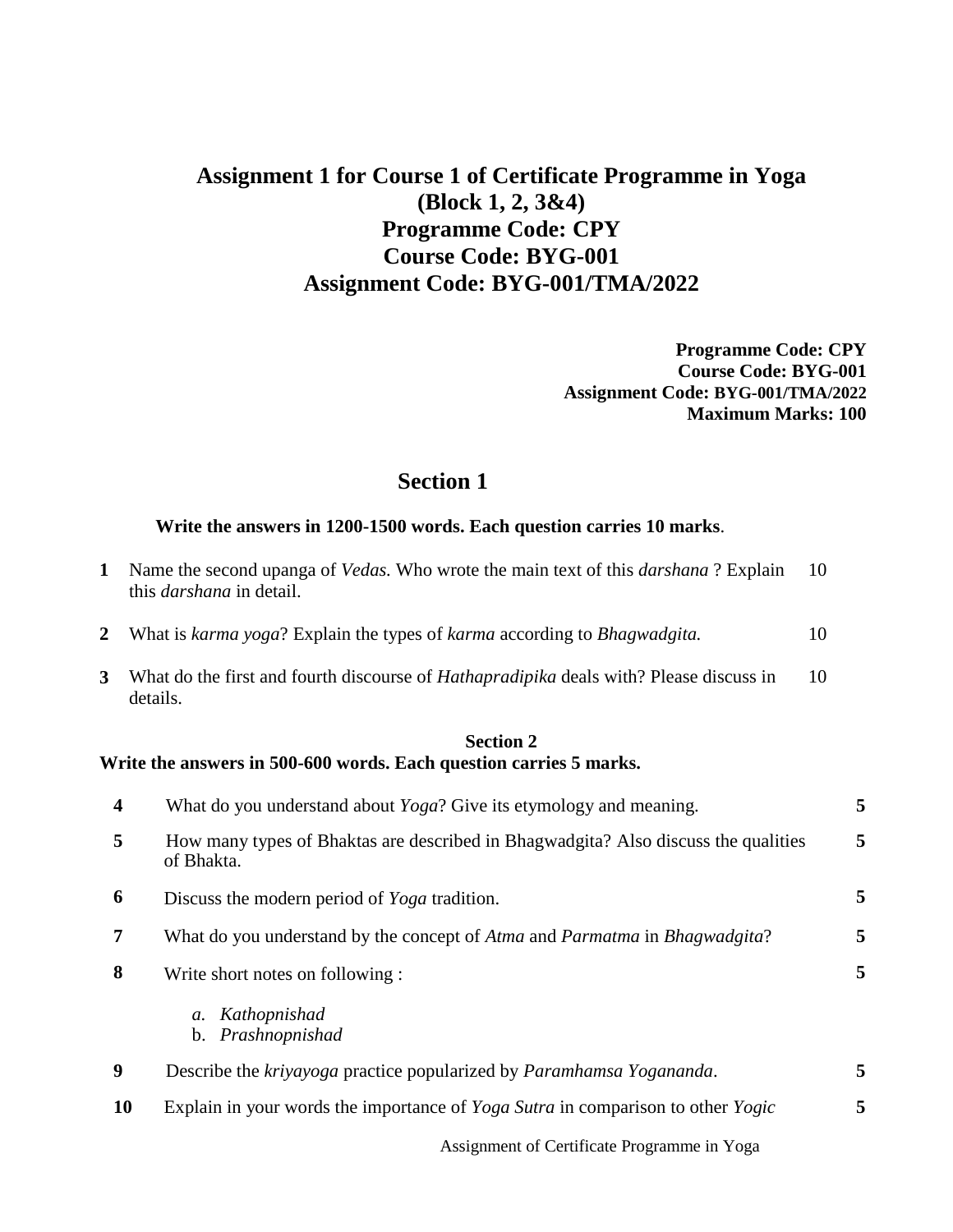literature.

| 11 | Write short notes on following:                                                                                                       |   |
|----|---------------------------------------------------------------------------------------------------------------------------------------|---|
|    | vritties<br><b>a.</b>                                                                                                                 |   |
|    | klishtha vritties<br>$b_{1}$                                                                                                          |   |
| 12 | Briefly describe the content of the seventh discourse of <i>Gheranda Samhita</i> .                                                    | 5 |
| 13 | How many <i>Chittavikshepa</i> has been enumerated by <i>Maharishi Patanjali</i> in<br><i>Yogasutra?</i> Describe them.               | 5 |
| 14 | What do you understand by the concept of <i>Chittaprasadana</i> .                                                                     | 5 |
| 15 | What are the four modes of existence of <i>Kleshas</i> ? Explain.                                                                     | 5 |
| 16 | Discuss the causes of diseases/ <i>vyadhi</i> in body of Yoga <i>sadhaka</i> as an obstacle. How<br>can they control these obstacles? | 5 |
| 17 | Describe the <i>asthanga</i> yoga for cultivating <i>abhyasa and vairagya</i> .                                                       | 5 |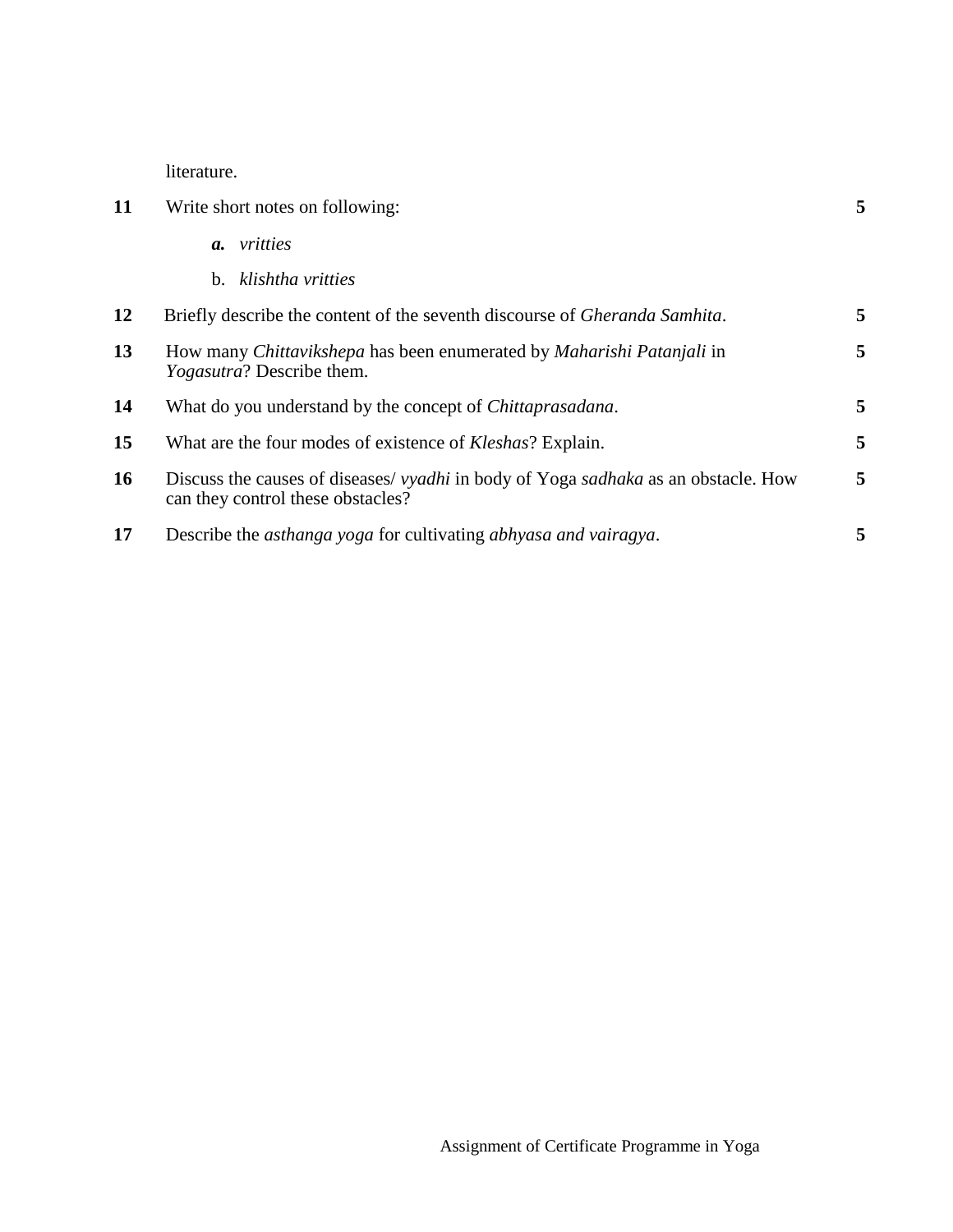## **Assignment 1 for Course 2 Certificate Programme in Yoga (Block 1, 2, 3 &4) Programme Code: CPY Course Code: BYG-002 Assignment Code: BYG-002/TMA/2022**

**Programme Code: CPY Course Code: BYG-002 Assignment Code: BYG-002/TMA/2022 Maximum Marks: 100** 

### **Section 1 Write the answers in 1200-1500 words. Each question carries 10 marks**.

| Describe musculoskeletal and nervous system of human body.                                                             | 10 |
|------------------------------------------------------------------------------------------------------------------------|----|
| What is <i>Panchakosha</i> theory? Explain in detail.                                                                  | 10 |
| Discuss in details about the recommended food/ <i>Pathya Ahara</i> as described in<br>Hathayogic text Gheranda smhita. | 10 |

#### **Section 2 Write the answers in 500-600 words. Each question carries 5 marks.**

| $\overline{\mathbf{4}}$ | Discuss the relationship of Panchabhutas with Tridoshas and Trigunas. | 5 |
|-------------------------|-----------------------------------------------------------------------|---|
| 5                       | Describe the cardiovascular of human body                             | 5 |
| 6                       | Describe respiratory system of Human body                             | 5 |
| 7                       | Write short notes on following :                                      | 5 |
|                         | Sthula sharira.<br>$\mathfrak{a}$ .                                   |   |
|                         | Linga sharira.<br>$\mathbf{b}$ .                                      |   |
| 8                       | Write short notes on following :                                      | 5 |

Assignment of Certificate Programme in Yoga